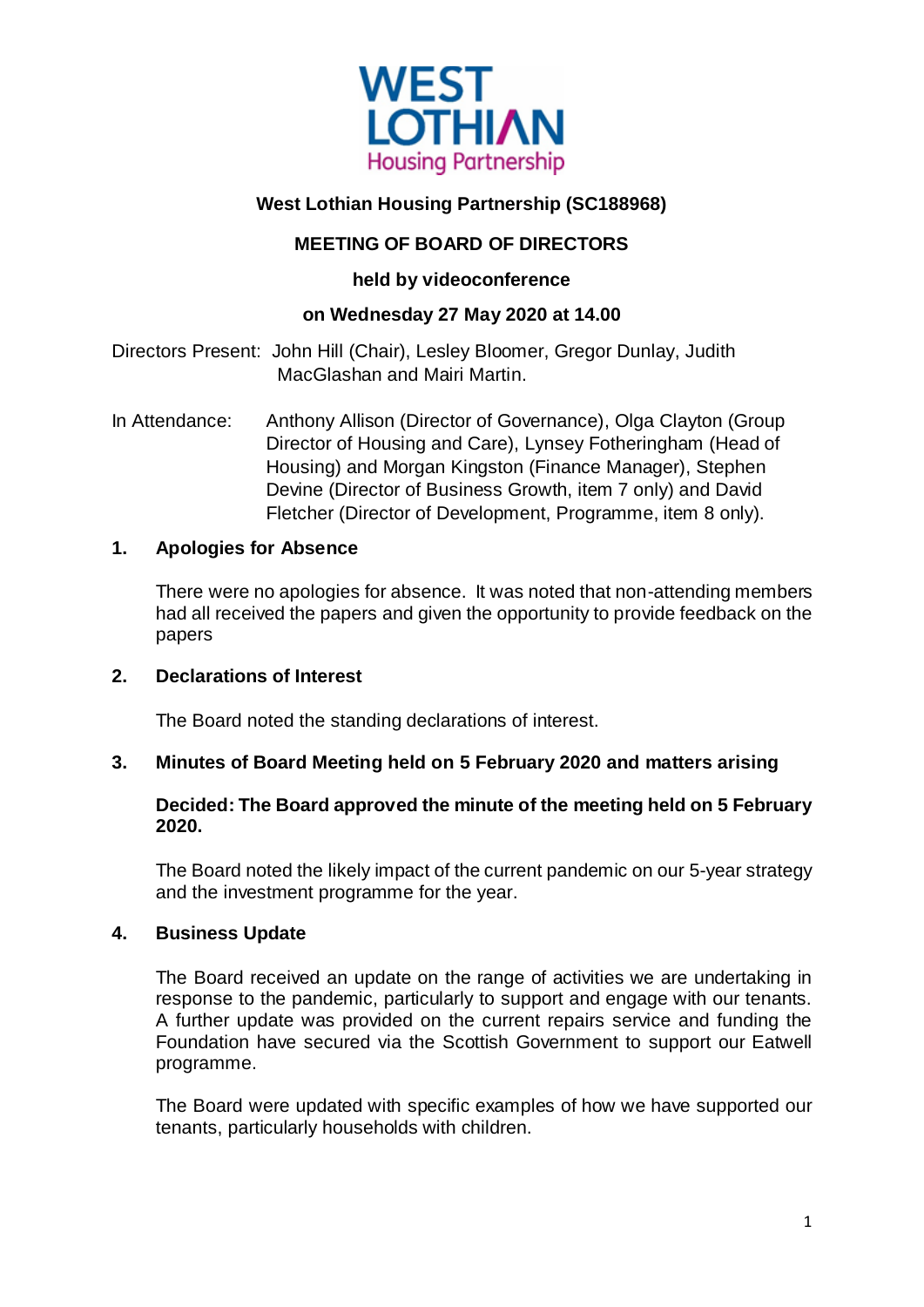The Board discussed the increase in the number of tenants claiming Universal Credit and instances of anti-social behaviour. It was explained that the anti-social behaviour has been primarily low level noise complaints reflecting the large increase in households being home simultaneously owing to lockdown.

The Board were advised that we have experienced an 18% increase in the number of tenants claiming Universal Credit and that we have also seen a relatively small impact in related arrears. The Board discussed further the increase in tenants in receipt of Universal Credit and the overall level relative to the wider Group. It was explained that the demographic of our tenant base is such that more are of working age and therefore impacted by the adverse impact of the pandemic on the labour market.

The Board discussed the restrictions on our environmental service delivery and the expected impact on tenant satisfaction.

The Board welcomed the proactive nature of our response and the support we are extending to our tenants.

#### **Decided: The Board noted the contents of the report.**

#### **5. Framework for start-up and renewal of activity**

The Board received an update on the framework for the start-up and renewal of activity in a managed, phased way across our key business areas. It was explained that we are undertaking a full mapping of our remobilisation plans against the national framework.

The Board discussed the planned start-up of the environmental service and recognised this remained subject to government restrictions.

The Board sought an update on the implications for our future new build tendering. It was explained that this is an area currently under review as the construction industry responds to the operating context.

**Decided: The Board noted the proposals set out in the paper in principle, subject to the timing of their implementation and any adjustments necessary to ensure ongoing compliance with Scottish Government legislation and guidance.**

#### **6. Annual Return on the Charter and year end results 2019/20**

The Board received an update on performance over the year, how it benchmarks within the wider Group and confirmation we achieved 19 of the 20 upper quartile benchmarks. It was explained that the nature of the stock received from Barony, namely supported accommodation, would introduce challenges for our performance in future.

The Board recognised the outstanding performance achieved over the year.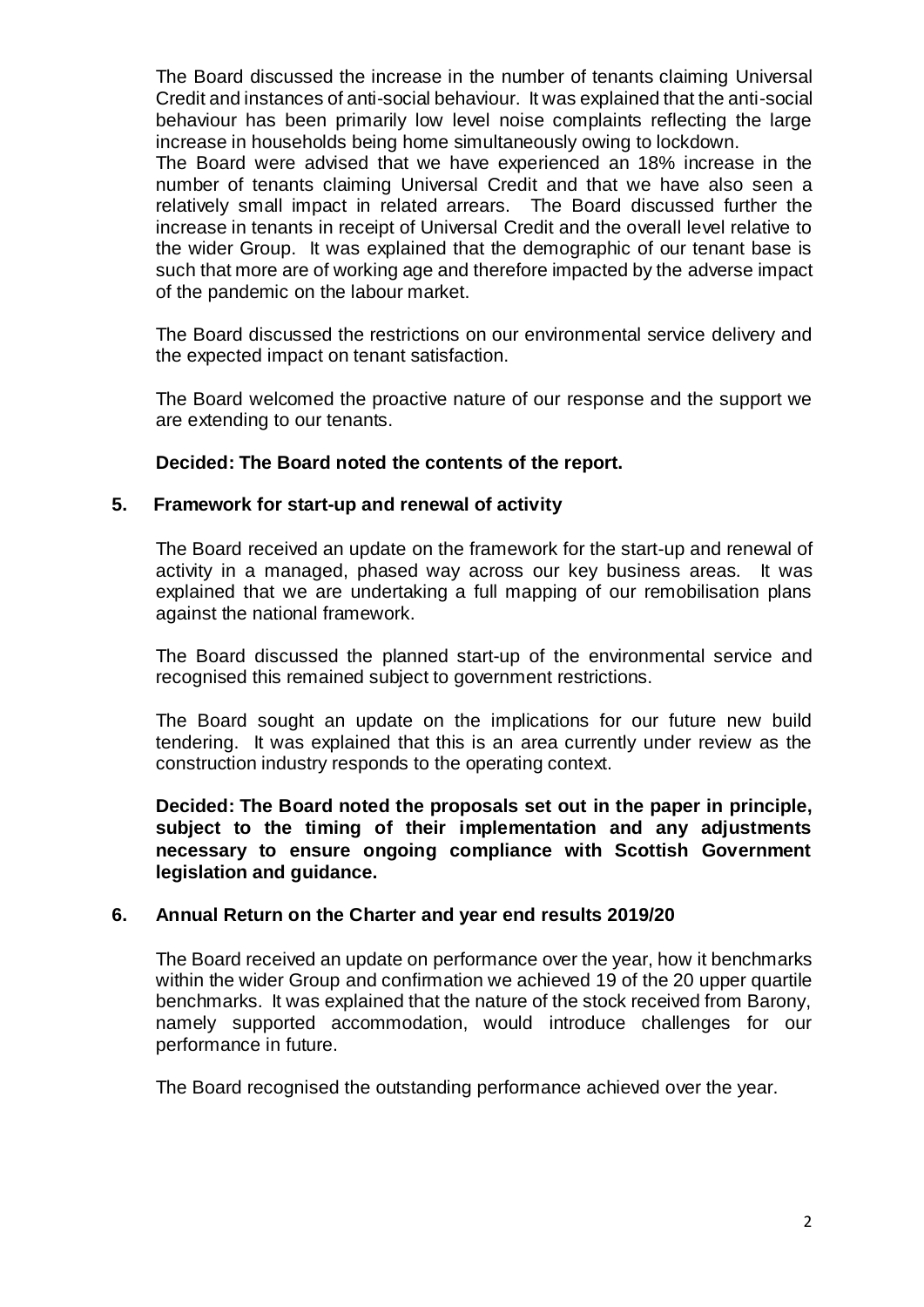**Decided: The Board:**

**1)Approved the draft 2019/20 Charter results;**

**2)Delegated authority to the Group Director of Housing and Care to sign off any non-material changes to the results which may be required prior to submission; and**

**3)Delegated authority to the Group Director of Housing and Care to sign off the Charter and EESSH submissions on behalf of WLHP.**

## **7. Update on proposed transfer of housing stock from Barony**

The Board received an update on the integration of the 215 units transferred from Barony, including how we are managing the change in customer profile, addition of supported accommodation and the operational changes implemented.

The Board welcomed the work undertaken to date and agreed a welcome communication be issued to the new tenants on behalf of the Board.

**Decided: The Board noted the completion of the transfer of housing stock from Barony in West Lothian and Bo'ness to WLHP.**

## **8. [redacted]**

## **9. Finance Report and 2020/21 Budget**

The Board received a summary of performance for the year to date, year-end performance for 2019/20 and the budget translation of the agreed business plan. It was explained that the Barony stock transfer was assumed for 1 April and had therefore given rise to a variation along with the impact on the Dixon Terrace development.

The Board noted that whilst the budget was likely to change, it provided a reference point until the impact of Covid 19 was fully understood. It was confirmed a business plan update would be presented to the next meeting.

The Board discussed the impact of the delayed development programme and associated grant income. It was explained the grant income was primarily a timing issue of recognition and that in terms of cashflow we can continue to claim the funds as we reach project stage points.

The Board discussed the potential financial impact of arrears increasing and void losses and it was agreed this would be subject to ongoing close monitoring.

#### **Decided: The Board**

**1) noted the management accounts for the period to 30 April 2020 and the full year to 31 March 2020; and** 

# **2) approved the 2020/21 Budget.**

#### **10. Governance update**

The Board received an update on a range of governance matters and confirmation that we have and will continue to engage external legal advisors in relation to constitutional changes and FCA regulated activity.